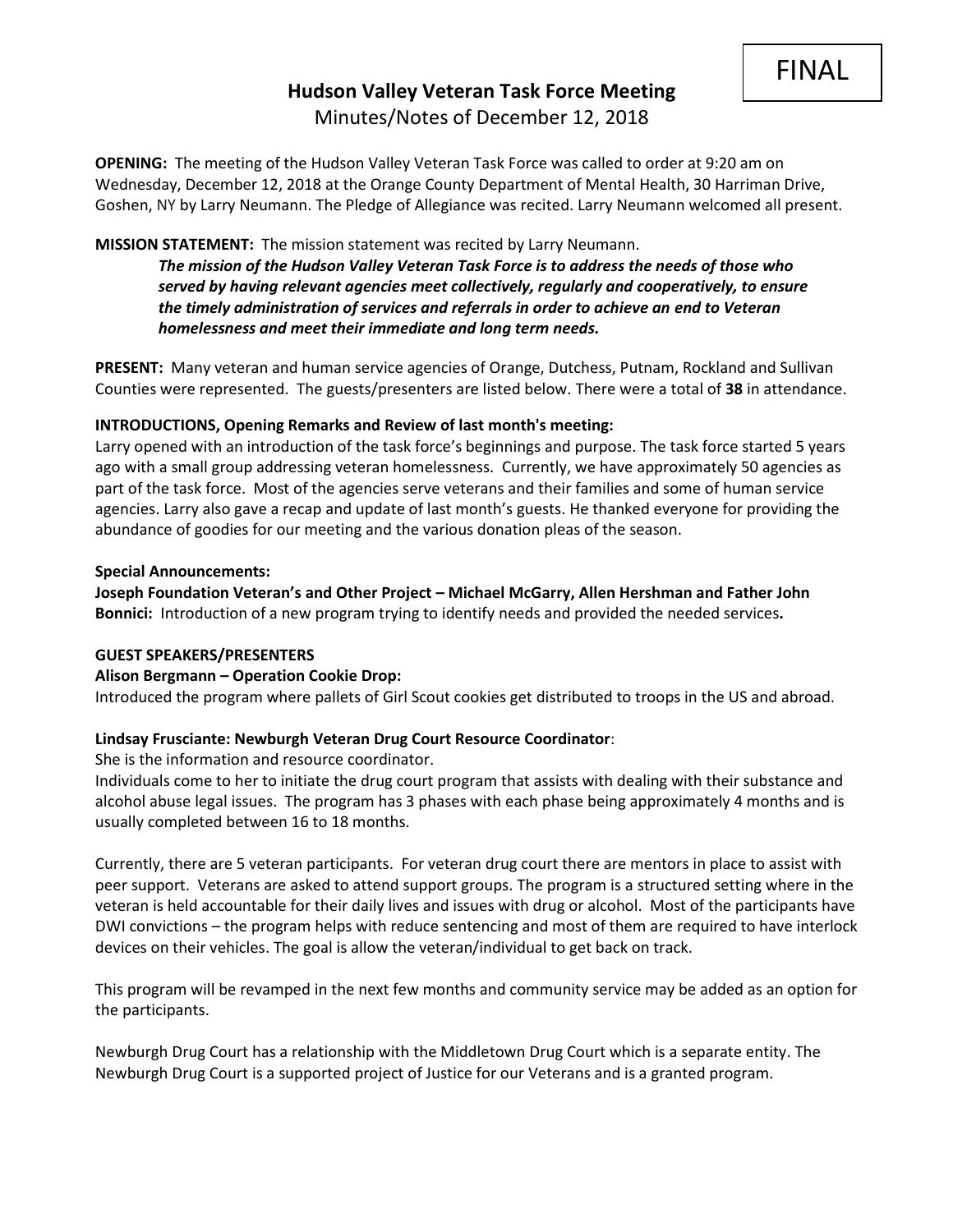Questions: How does it start? The individual takes a plea and moves into the program. There are no probation officers with this program, but some participants have them for other violations. The District Attorney makes the decision to assign the person to the program. The next graduation is January 30<sup>th</sup>.

# **Gonzalo Cuevas: C7 Delivers – Food delivery service:**

Gonzalo and a friend founded this business out of necessity and want for a better and more stable future. The friend was having a hard time finding and keeping employment. They both had goals of owning their own home. The program was introduced in Georgia and has expanded to New York with Newburgh and Middletown being new locations. It is a delivery service that primarily brings restaurant food to their customers. It has expanded to also do shopping and other chores outside the home. The fee is waived for first time users and to veterans.

The service can be introduced to veterans as an employment opportunity. His friend started the program 5 years ago and now owns a home. Primarily it is about giving back by providing a discount for veterans, but can help those that need additional income.

**Questions:** How do we get your service? Everything is done online through their website including purchases and employment inquiries. It is a 24 hour service. This give a prospective employee the opportunity to work different shifts and make their own hours.

# **TASK FORCE HOMELESS CASES Status:**

- **WestCOP SSVF: Open/New Case Report - Christine**
	- o Homeless cases 13; 11 new this month and 2 carry over.
		- $\blacksquare$  Dutchess 4
		- Orange County 7
		- Sullivan 1 today
		- $\blacksquare$  Ulster 1 just placed in Liberty house
		- Numbers are higher during the winter

## **2018: A year in review**

## Success stories

I – A success story of a homeless and displaced veteran

He came to us to assist with his homelessness. He was living in abandoned house.

He was a business owner with a great future, but after an accident that left him with a long recovery, he became addicted to drugs and alcohol. His life spiraled out of control.

After facilitating the domiciliary program at Montrose, a place to live afterwards, parenting classes, He is now bicycling to the gym every day and will be reunited with his kids.

This success story is because of the work of the task force.

II – A young veteran behind on his bills and presented with an opportunity to start a new job.

The job is in another state and he needed to travel to the job and have living expenses for himself plus leave his family with the bills paid.

We were able to raise the funds he needed for room & board and to leave his family in a good situation.

He sent a heartfelt thank you and he wrote "it doesn't stop here… I want to give back."

III – 94 year old WWII veteran "Sparky" and Purple Heart recipient

Support to him with visits and patronizing his Christmas tree business Provide him with companionship and support with food and other services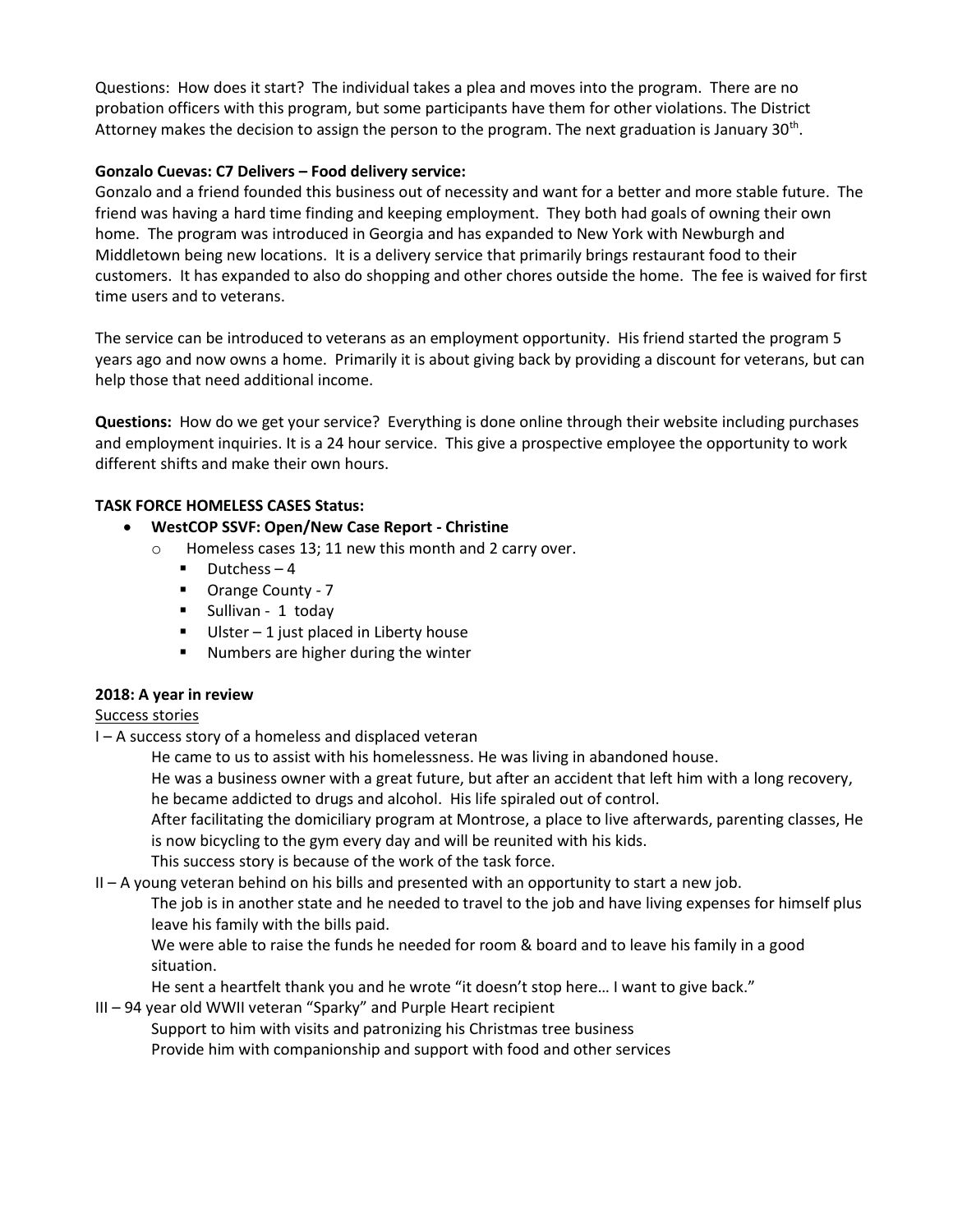# Statistics and Highlights

**My Brother Vinny** – Since June 2013 assisted 728 veterans with 100% volunteer team. In the beginning of 2018 they had helped 520. Those assisted represent veterans in the Hudson Valley, NYC and Northern NJ. **Honor Flight** – since 2011 have transported 1700 veterans.

**Squirrelwood Equine** – 31 veterans and their families have participated in their healing programs with 6 veterans and their families participating in weekly therapy.

**Boxes for Soldiers** – Program moved to May 2019 and will run through Memorial Day weekend. Each package will have Girl Scouts cookies.

**Operation Cookie Drop** – 108,000 cookies. Cookies distribution included Stewart Air Force Base, Stewart Honor Flight, and Veteran's Food Pantry.

# **VETERAN SERVICE AND COUNTY UPDATES:**

- **Dutchess County –** not in attendance
- **Orange County**
	- **VSO: Christian Farrell, Director - Orange County Veteran Services**
		- Middletown Elks club's project realized 40 backpacks and 50 sleeping bags.
		- This Saturday National Wreaths Across America at cemetery at noon.
			- No veteran is ever forgotten. Goal wreaths at every grave.
			- Thursday an escort for tractor trailer with wreaths
	- **Vet2Vet: Larry Neumann, Program Coordinator –**
- **Putnam County**
	- **VSO: Karl Rohde, Director, Putnam County Veterans Service Agency**
		- Veteran with 12 year old grandson sleeping in car due to furnace issues.
			- Facilitated by request of assistance and a brand new furnace was delivered and installation services were donated in kind.
			- \$2700 was collected and the cost was \$450. Funds necessary were use and leftover funds were given to the Vet2Vet fund
		- Veteran claims are up
		- Veteran that tree came down on his home will finally receive assistance just in time for Christmas.
	- **Vet2Vet:**
		- One veteran at a time, motto
		- Backpack program has been Putnamized
		- Annual Gala a success
		- Boats for veterans are providing another boat
		- A veteran is helping another veteran to AA.
- **Rockland County**
	- **Vet to Vet: Ismael (Izzy) Quintana Jr., Veteran Outreach Coordinator**
		- For Thanksgiving, Vet to Vet assisted Veteran Angels of Hope with delivering 250 turkeys.
		- Will be also doing it for Christmas
		- November 27 Dwyer program mentor luncheon and graduation
		- Acupuncture program continues monthly
		- Adding monthly yoga on  $3<sup>rd</sup>$  monthly
		- VSA and JP Dwyer program Holiday Party at American Legion Post in New City
- **Sullivan County**
	- **VSO: Howie Goldsmith, Coordinator, Sullivan County Veteran Service Agency and Sullivan County Veteran Alliance**
		- Later in November, a 56 year old veteran passed. Veteran Coalition assisted the family with food, turkey and a \$500 gift card. His widow was given a total of \$850 for the holidays.
- **Office of US Representative Sean Patrick Maloney**